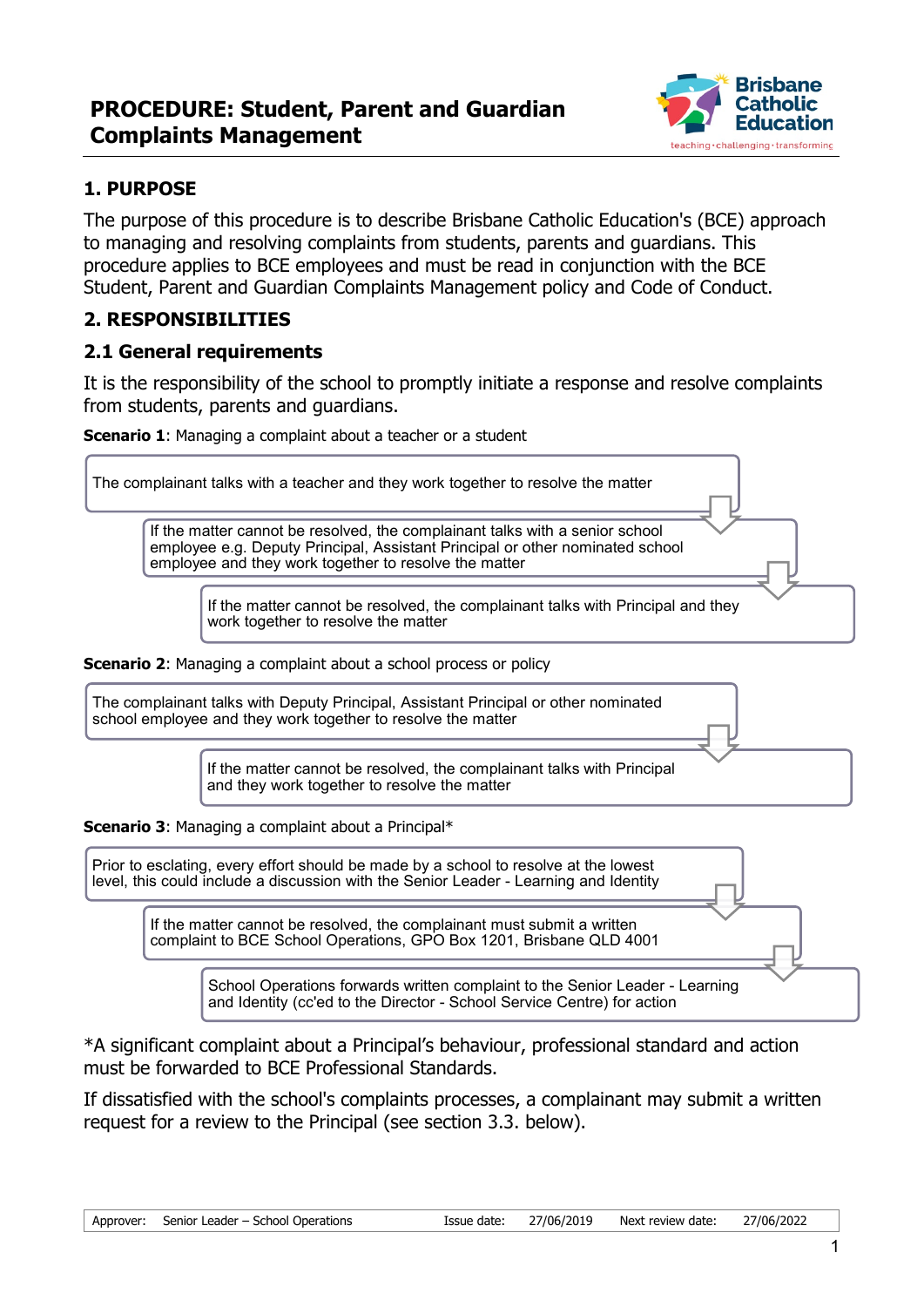

BCE employees must seek to initiate a response and resolve complaints promptly and as close as possible to the point of receipt.

The following diagram outlines the complaints handling process for BCE employees with responsibility for handling complaints from students, parents and guardians.

**Diagram:** Complaints handling process



See section 3.1. for details.

#### **2.2 Roles and responsibilities**

| <b>Role</b>                                      | <b>Responsibilities</b>                                                                                                                                                                                                                                                                                                                                                                                                                                                                                                                                                                                               |
|--------------------------------------------------|-----------------------------------------------------------------------------------------------------------------------------------------------------------------------------------------------------------------------------------------------------------------------------------------------------------------------------------------------------------------------------------------------------------------------------------------------------------------------------------------------------------------------------------------------------------------------------------------------------------------------|
| Student, parent<br>and guardian<br>(complainant) | work with the school to resolve the complaint<br>$\bullet$<br>provide the school with a clear description of the problem and<br>desired outcome<br>provide all relevant information and documentation to the school<br>when the complaint is made<br>understand that resolving complaints may take some time<br>$\bullet$<br>inform the school of changes affecting the complaint<br>٠<br>cooperate in a respectful way with the school and understand that<br>$\bullet$<br>unreasonable conduct may lead to the complaint not being<br>processed<br>if dissatisfied with the school's complaints processes, submit a |
|                                                  | $\bullet$<br>written request for a review to the Principal<br>if complaining about the Principal, submit a written complaint to<br>$\bullet$<br>BCE School Operations, GPO Box 1201, Brisbane QLD 4001.                                                                                                                                                                                                                                                                                                                                                                                                               |
| Principal                                        | implement and maintain written processes about receiving,<br>$\bullet$<br>assessing, investigating and otherwise dealing with complaints<br>made by students, parents or guardians<br>ensure information on how to make a complaint is accessible to<br>$\bullet$<br>students, parents and guardians<br>maintain a register of complaints using the approved BCE<br>$\bullet$<br>complaints register template<br>initiate a response and resolve complaints promptly and<br>$\bullet$                                                                                                                                 |
|                                                  | communicate outcome to the complainant<br>when a complainant requests a review of a decision by a school<br>employee, review to assess the merits of original complaint,<br>processes used to resolve the complaint and outcome decided<br>when a complainant requests in writing a review of a decision by<br>$\bullet$<br>the Principal, forward the written request to the Senior Leader -<br>Learning and Identity                                                                                                                                                                                                |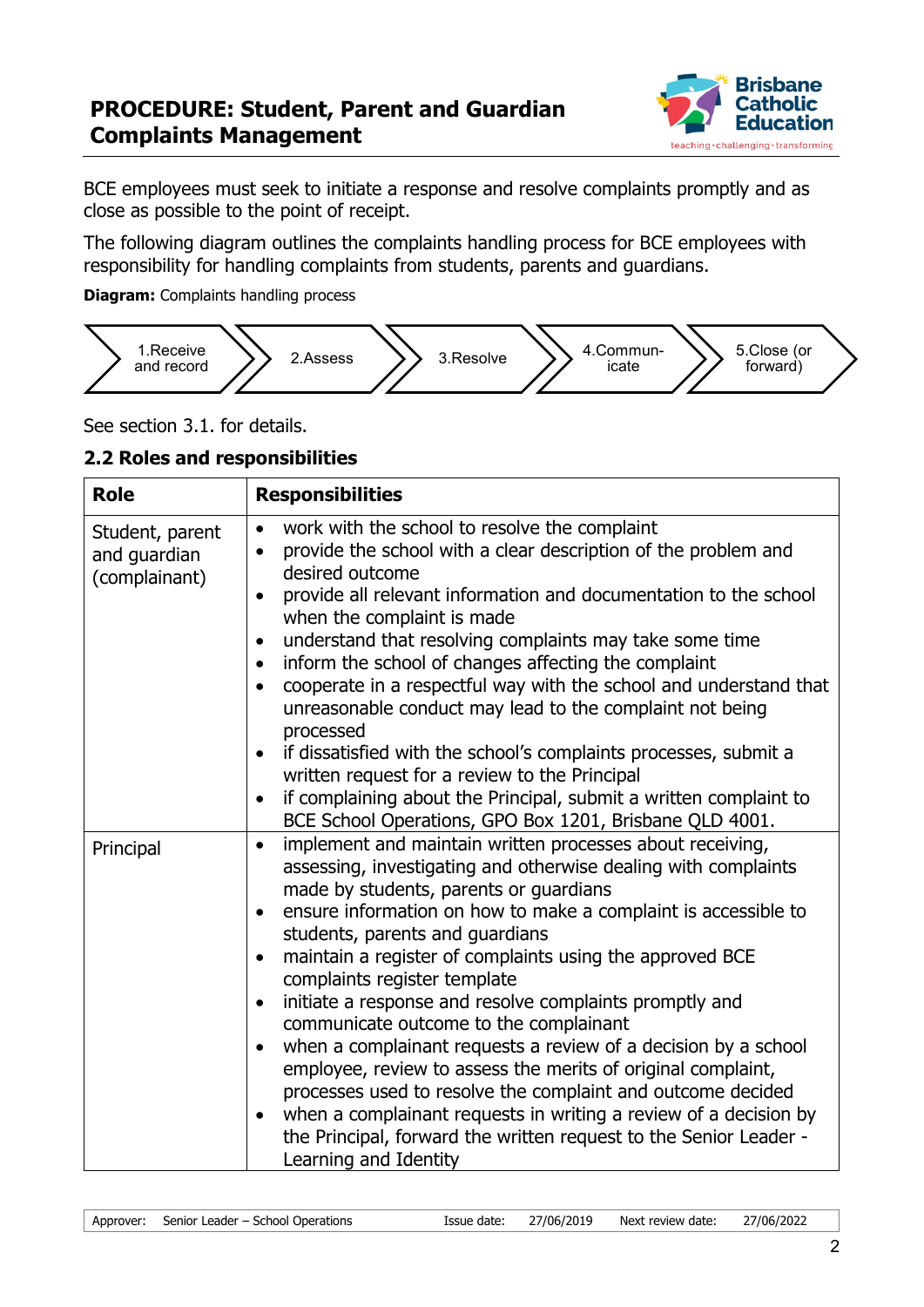

| <b>Role</b>                                           | <b>Responsibilities</b>                                                                                                                                                                                                                                                                                                                                                                                                                                                                                                                    |
|-------------------------------------------------------|--------------------------------------------------------------------------------------------------------------------------------------------------------------------------------------------------------------------------------------------------------------------------------------------------------------------------------------------------------------------------------------------------------------------------------------------------------------------------------------------------------------------------------------------|
|                                                       | for complaints about the Principal, request that the complainant<br>$\bullet$<br>submit the complaint in writing to BCE School Operations, GPO<br>Box 1201, Brisbane QLD 4001<br>liaise with the Senior Leader - Learning and Identity on complex<br>$\bullet$<br>complaints<br>ensure written complaints are acknowledged in writing as soon as<br>$\bullet$<br>possible<br>ensure the school manages complaints in accordance with BCE's<br>Student, Parent and Guardian Complaints Management policy and<br>this procedure.             |
| School employee                                       | manage complaints in accordance with BCE's Student, Parent and<br>$\bullet$<br>Guardian Complaints Management policy and this procedure.                                                                                                                                                                                                                                                                                                                                                                                                   |
| Senior Leader -<br>Learning and<br>Identity           | ensure all actions in complaints management are compliant with<br>$\bullet$<br>BCE's Student, Parent and Guardian Complaints Management<br>policy and this procedure.                                                                                                                                                                                                                                                                                                                                                                      |
| Director - School<br><b>Service Centre</b>            | liaise with the Senior Leader - Learning and Identity on complaints<br>$\bullet$<br>about Principals and requests for, or the conduct of, internal<br>reviews of school management of complaints<br>liaise with School Operations to determine capacity to resolve<br>$\bullet$<br>complaints about Principals and complex complaints.                                                                                                                                                                                                     |
| Complaints<br>receiving officer<br>(BCE offices only) | direct the complainant to school (for complaints excluded under<br>$\bullet$<br>this procedure see the BCE Student, Parent and Guardian<br>Complaints Management policy)<br>capture, and maintain records of, complaints about Principals,<br>complex complaints and requests for internal reviews forwarded<br>by Principals in the BCE complaints system<br>record when a complaint is referred to a school<br>٠<br>ensure written complaints are acknowledged in writing as soon as<br>possible<br>participate in training as required. |
| <b>BCE</b> office<br>employee                         | direct the complainant to school<br>$\bullet$<br>direct complaints about Principals to the School Service Centre<br>$\bullet$<br>forward Non-State School Accreditation Board complaints to BCE<br>$\bullet$<br>Legal Counsel and copied to School Operations<br>forward Queensland Catholic Education Commission complaints to<br>٠<br>School Operations.                                                                                                                                                                                 |
| Senior Leader -<br>School<br><b>Operations</b>        | direct relevant complaints to school<br>$\bullet$<br>for complaints about Principals, request that the complainant<br>submit the complaint in writing to BCE School Operations, GPO<br>Box 1201, Brisbane QLD 4001<br>ensure information on BCE's complaint management processes is<br>accessible to office and school employees and the public                                                                                                                                                                                            |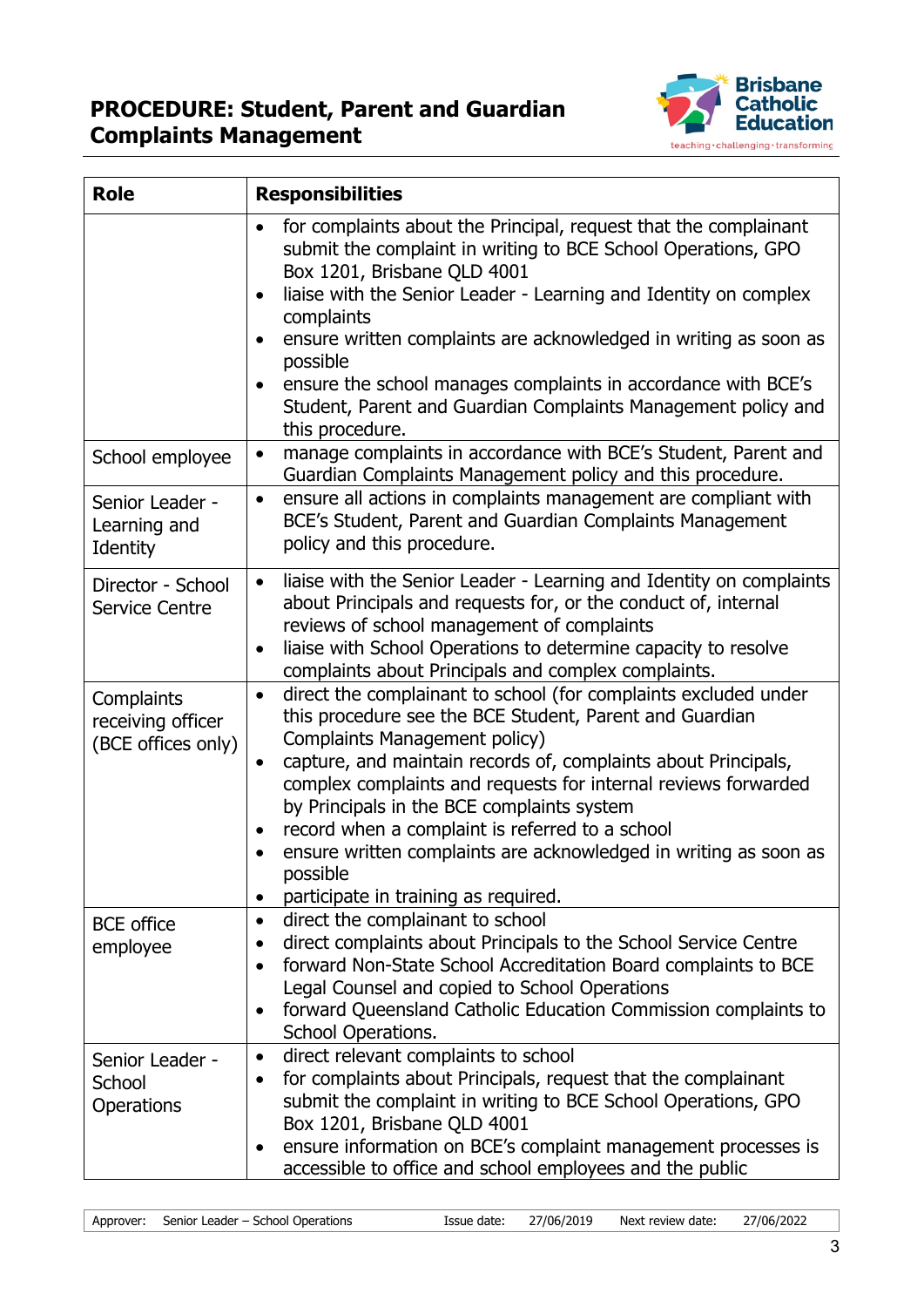

| <b>Role</b> | <b>Responsibilities</b>                                                                                                                                                                                                                                                                                                                                                                                                                                                                                                                                                                                                                                                                                                                                                           |
|-------------|-----------------------------------------------------------------------------------------------------------------------------------------------------------------------------------------------------------------------------------------------------------------------------------------------------------------------------------------------------------------------------------------------------------------------------------------------------------------------------------------------------------------------------------------------------------------------------------------------------------------------------------------------------------------------------------------------------------------------------------------------------------------------------------|
|             | monitor system performance and data quality and undertake<br>$\bullet$<br>analysis and reporting<br>maintain systems, in consultation with relevant business areas.<br>$\bullet$<br>facilitate training, as required<br>$\bullet$<br>maintain relevant documentation<br>$\bullet$<br>ensure all actions in complaints management are compliant with<br>$\bullet$<br>BCE's Student, Parent and Guardian Complaints Management<br>policy and this procedure<br>• liaise with Directors - School Service Centres to determine<br>capacity to resolve complaints about Principals and complex<br>complaints<br>as part of the school compliance questionnaire, ensure schools<br>$\bullet$<br>have written processes for managing complaints from students,<br>parents and guardians. |

## **3. PROCEDURE**

### **3.1 Complaints handling process**

### **1. Receive and record**

Determine if the complaint is a complaint or something else e.g. an issue or an enquiry.

It is not a complaint when a student, parent or guardian:

- requests information e.g. about the school service or policy
- requests a change in a service or requests a new service from the school
- makes suggestions for improving a service from the school
- expresses a concern about a situation in the school
- provides feedback on the performance of the school.

Record the complaint. Complaints from students, parents and guardians must be recorded in the school's complaints register using the BCE approved complaints register (available on the BCE intranet). Complaint records must be secure to ensure protection of privacy. Relevant details of the complainant, the complaint and desired outcome, must be recorded. Information recorded must be objective and factual.

Complaints about Principals, complex complaints and requests for internal review forwarded to the Senior Leader - Learning and Identity must be recorded by the BCEO complaints receiving officer in the Service Centre in the BCE complaints system.

### **2. Assess**

Assessing a complaint can involve:

- clarifying the problem
- identifying causes and impacts
- gathering information
- talking to relevant employees.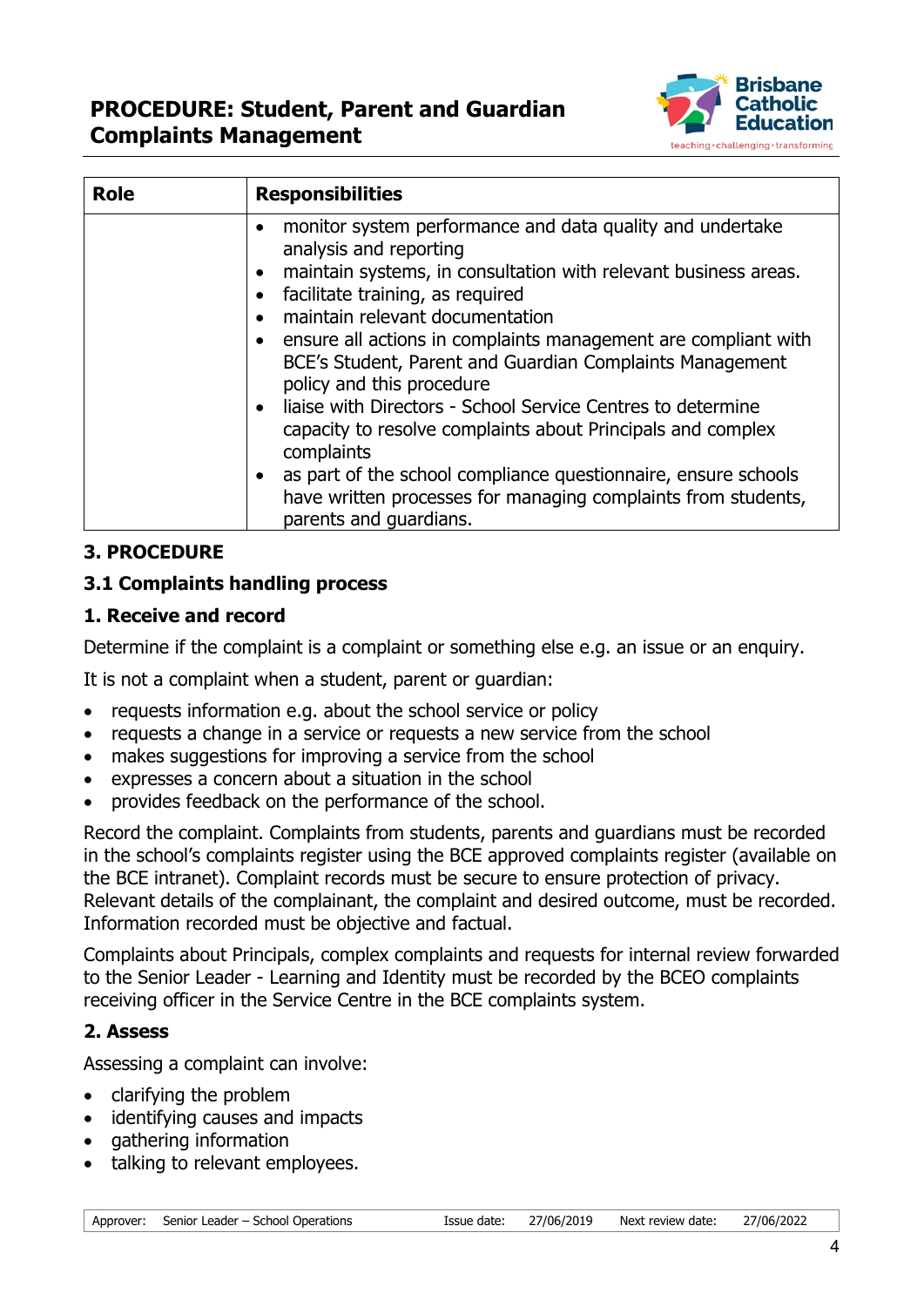

# **3. Resolve**

Decide solution. Solutions include:

- providing explanations and reasons
- suggesting a compromise
- implementing specific actions
- referring the complainant to a different process
- making improvements.

Wherever possible, complaints must be resolved immediately at the point where the complaint is received. When resolved, the complaint is updated in the register and closed.

## **4. Communicate**

Communicate to the complainant the process used, progress made, outcomes decided and the reasons for the decision.

# **5. Close (or forward)**

If resolved, close the complaint record in the complaints register. Record the outcome, including action to be taken and communications with the complainant. Then close the record. If unresolved, forward to a senior employee (see section 2.1. above).

### **3.2 Response times**

While the attempt will always be made to promptly initiate a response and resolve complaints, the time required to resolve a complaint will depend on the nature and complexity of the complaint, as well as employee availability.

As a guide:

- simple complaints and reviews may take up to 20 working days
- complaints requiring some assessment may take up to 45 working days
- complex complaints\* may take up to 90 working days or longer.

\*See section 3.4. below.

Receipt of written complaints or written requests for a review must be acknowledged by the receiving school or office as soon as possible.

These guiding timeframes apply during school terms. Additional time may be required if a complaint from a student, parent or guardian is submitted toward the end of a school term or outside of school terms.

The Principal must ensure these timeframes are communicated to students, parents and guardians to ensure understanding of the time required by the school to resolve complaints.

Complaints that identify a potential or actual breach of legislation may be subject to specific timeframes.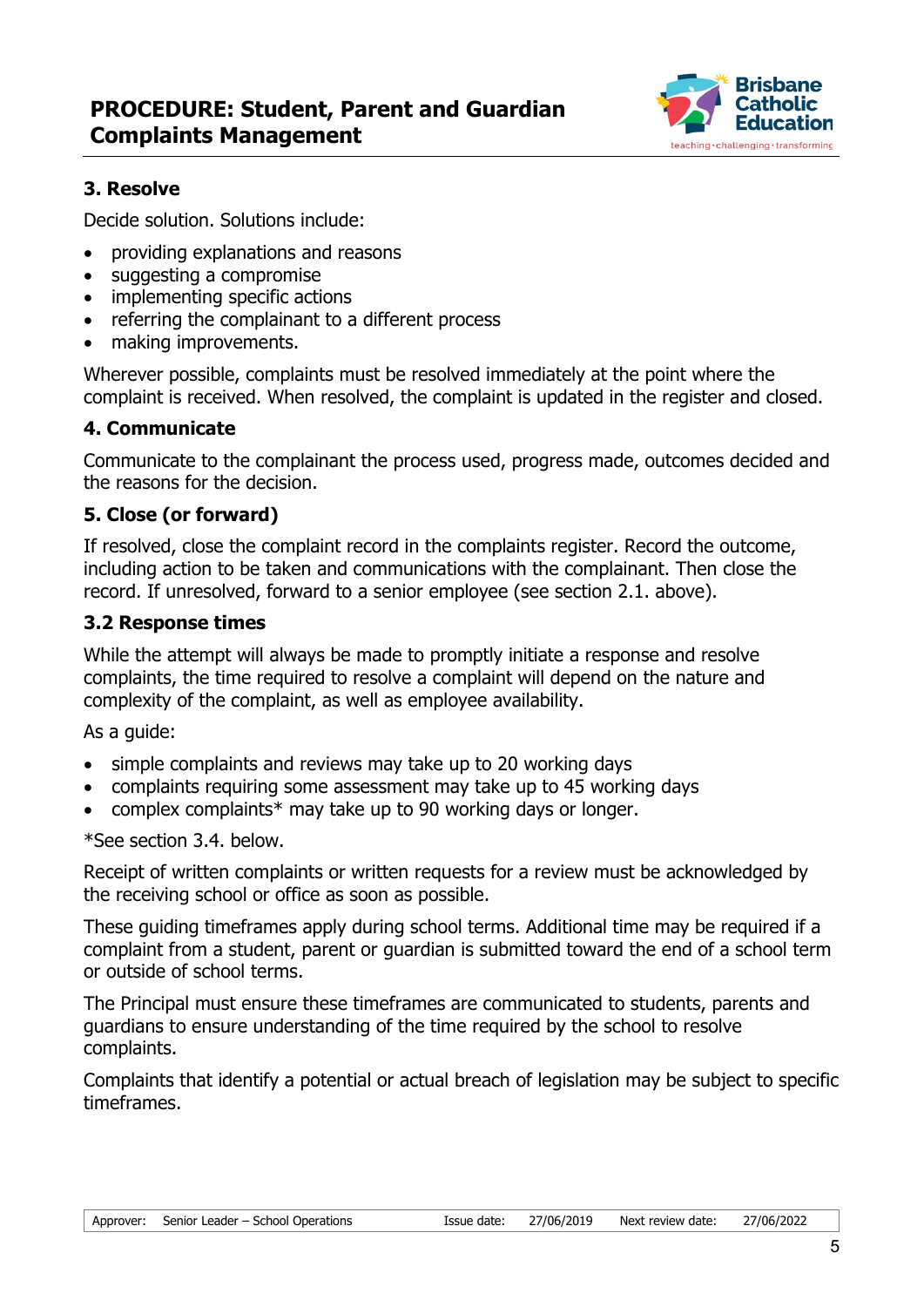

### **3.3 Internal review**

Internal reviews are only undertaken when a complainant submits a written request for a review to the Principal. An internal review assesses the merits of the:

- original complaint and
- process used by the school to resolve the complaint and
- outcome decided.

The result of the internal review will either:

- support the original outcome decided or
- propose a modified, or new, outcome.

### **Who performs an internal review**

Principal reviews the complaint resolution of a school employee.

When a complainant submits to the Principal a written request for a review of a school employee's resolution or process used, the Principal must perform the internal review and communicate the result to the complainant.

The Senior Leader - Learning and Identity coordinates review of the complaint resolution of a Principal.

When a complainant submits to the Principal a written request for a review of a Principal's resolution or process used, the Senior Leader - Learning and Identity must coordinate the internal review in consultation with the Director - School Service Centre and, if required, School Operations. A nominated BCE employee communicates the result to the complainant.

## **3.4 Complex complaints**

A complaint is complex when it:

- raises several distinct matters or significant system-wide issues
- requires legal advice or advice from an external third party
- involves an issue that is notifiable under legislation
- requires the involvement of a BCE business area e.g. School Operations.

Principals must liaise with the Senior Leader - Learning and Identity on complex complaints. If required, the Senior Leader - Learning and Identity liaises with the Director - School Service Centre and School Operations to determine capacity and appropriate action.

Complaints about a Senior Leader must be forwarded to the relevant Director.

## **3.5 Unreasonable complainant conduct**

Unreasonable complainant conduct involves actions or behaviours which raise significant health, safety, resources or equity issues for BCE. Responses to unreasonable complainant conduct include:

- not processing the complaint
- closing the complaint